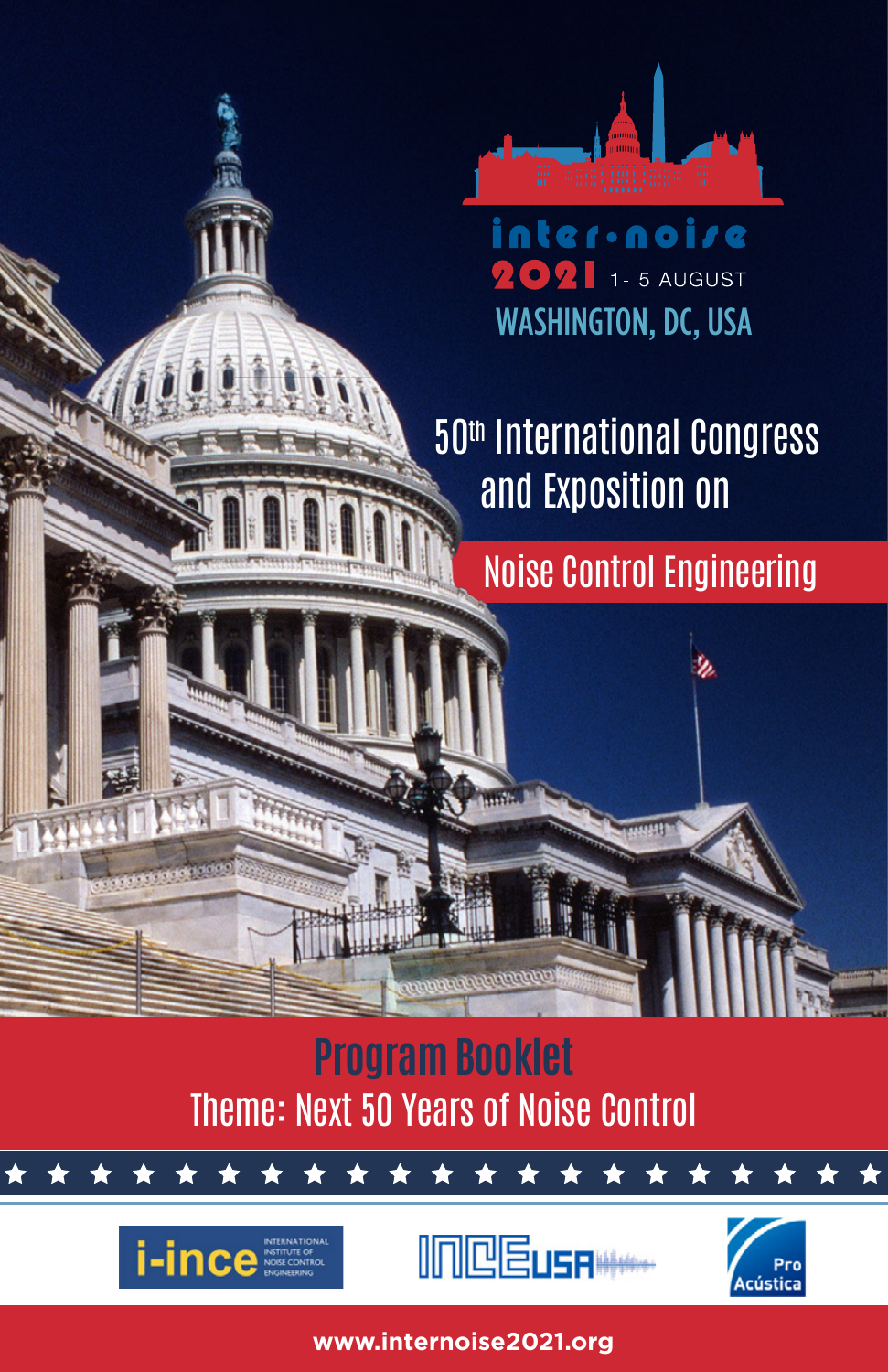

 $\bigcirc$  $\Omega$  1-5 AUGUST

## **SCHEDULE AT-A GLANCE AND FEATURED SESSIONS**

- The Congress schedule is in the New York (or Washington DC, US eastern) time zone. Please go to https://www.timeanddate.com/ to see local times). Congress program is from 06:00am to 9:00pm, with featured lectures and events from 9:00am to 11:00am.
- Most pre/post events such as the I-INCE Board meetings, General Assembly, etc. are not included in the program as they are by invitation only.
- All events in the program are via the virtual platform (Cadmium CD https://www.cadmiumcd.com/) are open to registered attendees. Authors and attendees will be invited in July to view the Cadmium platform, complete the necessary tasks, view the detailed program, etc.

| Time(s)         | <b>Cadmium Live Stream</b><br>Event(s)                                                                                                                                                                                                                                                                                                                                |                 |  |  |
|-----------------|-----------------------------------------------------------------------------------------------------------------------------------------------------------------------------------------------------------------------------------------------------------------------------------------------------------------------------------------------------------------------|-----------------|--|--|
|                 | Day 1: Sunday, 1 August 2021                                                                                                                                                                                                                                                                                                                                          |                 |  |  |
| 9:00am-10 45am  | Channel 1<br>Opening Ceremony and Plenary Lecture<br>Chairs: TRD                                                                                                                                                                                                                                                                                                      |                 |  |  |
| 9.00am-9.45am   | <b>Opening Ceremony</b><br>Welcome Remarks by<br>INTER-NOISE 2021 President (Raj Singh)<br>I-INCE President (Robert Bernhard)<br><b>INCE-USA President (Mike Bahtiarian)</b><br>Congress Co-President and ProAcustica Representative (Davi<br>Akkerman)<br>Technical Program Chair (Tyler Dare)<br>Young Professionals/Student Programs (Patricia Davies, Tyler Dare) |                 |  |  |
| 9: 45am-10.45am | Plenary Lecture<br>Soundscape: Progress in the past 50 years and challenges in the next<br>50 years<br>Professor Jian Kang, University College London, United Kingdom                                                                                                                                                                                                 |                 |  |  |
| 11:30am-3:00pm  | Special Latin American Symposia                                                                                                                                                                                                                                                                                                                                       | Channel 1       |  |  |
| 06:00am-9:00pm  | Livestream Channels 1-N<br>Technical Sessions (in Parallel)                                                                                                                                                                                                                                                                                                           |                 |  |  |
| 08:00am-4:00pm  | <b>Selected Networking Sessions</b>                                                                                                                                                                                                                                                                                                                                   | Video Chats     |  |  |
| 6:00am-9:00pm   | Posters (View at Your Leisure)                                                                                                                                                                                                                                                                                                                                        | Posters Gallery |  |  |

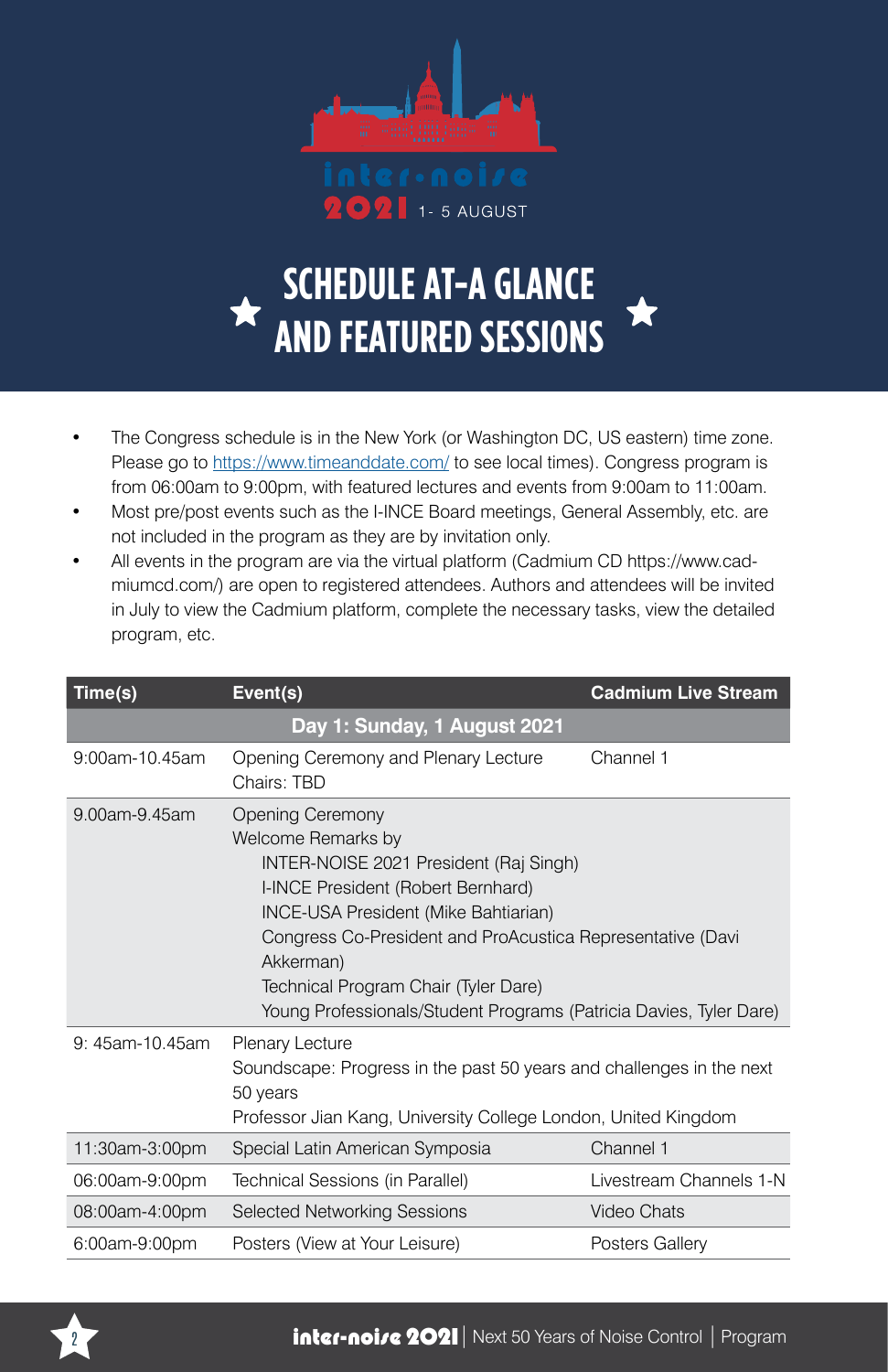| Day 2: Monday, 2 August 2021 |                                                                                                                                                    |                                                             |  |  |  |
|------------------------------|----------------------------------------------------------------------------------------------------------------------------------------------------|-------------------------------------------------------------|--|--|--|
| 9:00am-11am                  | Keynote Lecture and Exposition Highlights<br>Channel 1<br>Chairs: TBD                                                                              |                                                             |  |  |  |
| 9:00am-10am                  | Keynote Lecture<br>Developing deep noise suppression for Microsoft Teams and Skype<br>Dr. Ross Cutler and Dr. Robert Aichner, Microsoft Corp., USA |                                                             |  |  |  |
| 10:00am-10.45am              | Exposition and Sponsorship Highlights<br>Welcome and Thank You to the<br>Sponsors and Exhibitors<br>50th Celebration of INTER-NOISE                | Mike Bahtiarian<br>Patricia Davies                          |  |  |  |
|                              | Congresses<br>INTER-NOISE 2022<br><b>INCE-USA Board Certification</b><br>Scavenger hunt<br>Q&A                                                     | Barry Gibbs<br>Paul Burge<br>Regina Young and<br>Casey Lane |  |  |  |
| 06:00am-9:00pm               | Technical Sessions (in Parallel)                                                                                                                   | Channels 1-N                                                |  |  |  |
| 06:00am-9:00pm               | Selected Networking Sessions                                                                                                                       | Video Chats                                                 |  |  |  |
| 06:00am-9:00pm               | Exposition Opens (Live Hours Vary by<br>Booths)                                                                                                    | <b>Exposition Hall</b>                                      |  |  |  |
| 06:00am-9:00pm               | Posters (View at Your Leisure)                                                                                                                     | Posters Gallery                                             |  |  |  |
| 08:00am-09:00am              | Posters Q&A Session (Part 1)                                                                                                                       | Video Chats                                                 |  |  |  |

| Day 3: Tuesday, 3 August 2021 |                                                                                                                                                                                                                                      |                         |  |
|-------------------------------|--------------------------------------------------------------------------------------------------------------------------------------------------------------------------------------------------------------------------------------|-------------------------|--|
| 9:00am-11:00am                | Keynote Lectures<br>Chairs: TBD                                                                                                                                                                                                      | Channel 1               |  |
| 9:00am-10:00am                | Keynote Lecture<br>Efforts for reducing the impact of aircraft noise at Japan and worldwide<br>airports and a suggestion for the improvement to the next generation<br>Naoaki Shinohara, Aviation Environment Research Center, Japan |                         |  |
| 10:00-11:00am                 | Keynote Lecture<br>Challenges in modeling sound packages: A short history and future<br>trends of the sound propagation in poro-elastic media<br>Dr. François-Xavier Bécot, MATELYS - Research Lab, France                           |                         |  |
| 06:00am-9:00pm                | Technical Sessions (in Parallel)                                                                                                                                                                                                     | Livestream Channels 1-N |  |
| 06:00am-9:00pm                | Selected Networking Sessions                                                                                                                                                                                                         | Video Chats             |  |
| 06:00am-9:00pm                | Exposition (Live Hours Vary by Booths)                                                                                                                                                                                               | <b>Exposition Hall</b>  |  |
| 06:00am-9:00pm                | Posters (View at Your Leisure)                                                                                                                                                                                                       | Posters Gallery         |  |

| l Day 4: Wednesday, 4 August 2021, |             |           |  |
|------------------------------------|-------------|-----------|--|
| 9:00am-11:00am Keynote Lectures    | Chairs: TBD | Channel 1 |  |

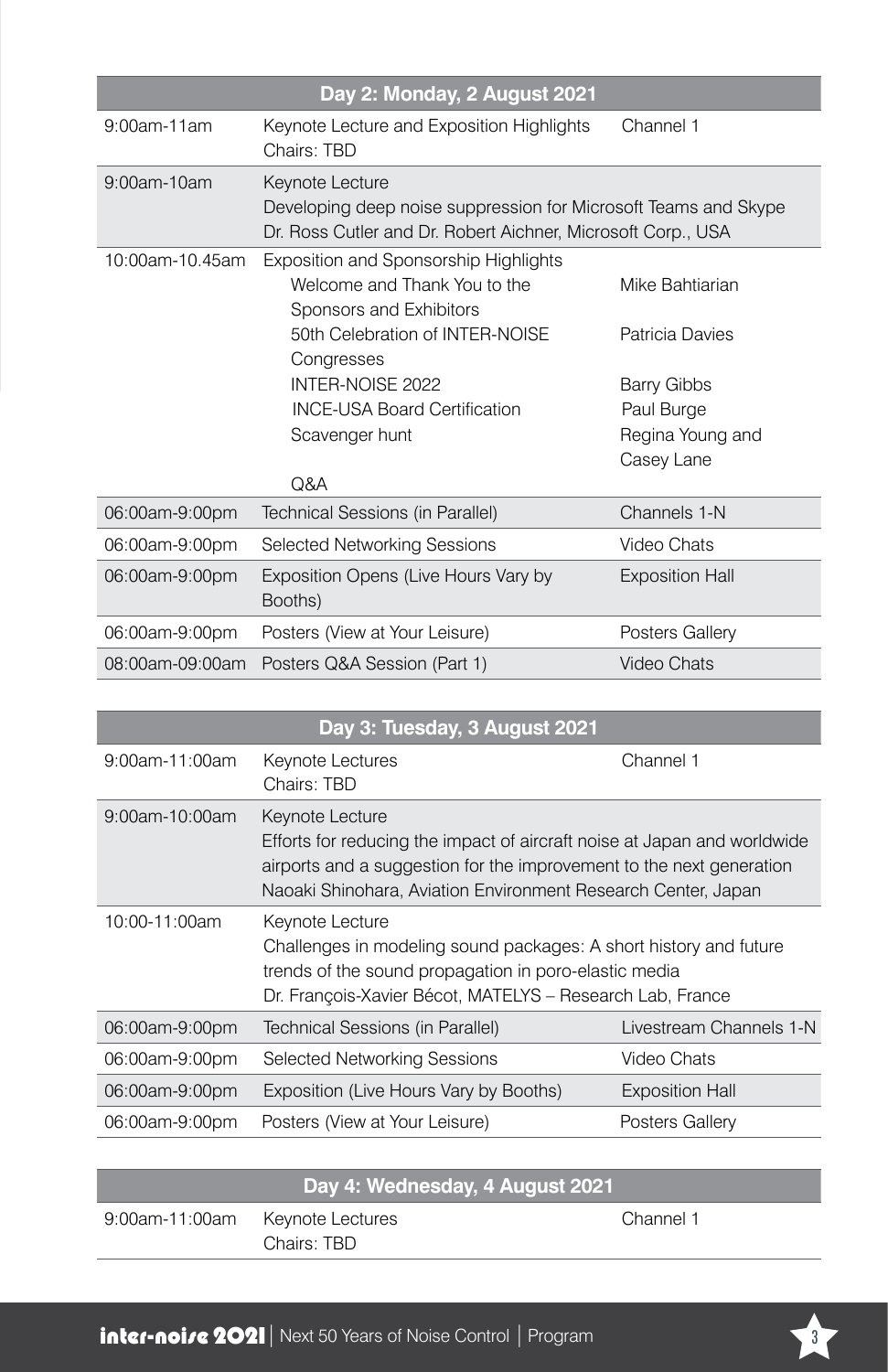| $9:00$ am-10:00am | Keynote Lecture<br>Environmental noise in cities: Lessons learned and what is next<br>Professor Jorge P. Arenas, Institute of Acoustics, University Austral of<br>Chile, Chile |                               |  |
|-------------------|--------------------------------------------------------------------------------------------------------------------------------------------------------------------------------|-------------------------------|--|
| 10:00am-11:00am   | Keynote Lecture<br>Applications of acoustical oceanography<br>Dr. Megan Ballard, University of Texas, USA                                                                      |                               |  |
| 06:00am-9:00pm    | Technical Sessions (in Parallel)                                                                                                                                               | Livestream Channels 1-N       |  |
| 12:00am-1:00pm    | Q&A Session C on Posters                                                                                                                                                       | Video Chats                   |  |
| 06:00am-9:00pm    | <b>Selected Networking Sessions</b>                                                                                                                                            | Video Chats                   |  |
| 06:00am-9:00pm    | Posters (View at Your Leisure)                                                                                                                                                 | Posters Gallery               |  |
| 12:00pm-1:00pm    | Posters Q&A Session on (Part 2)                                                                                                                                                | Video Chats                   |  |
| 06:00am-12:00pm   | Exposition Ends (Live Hours Vary by<br>Booths)                                                                                                                                 | <b>Exposition Hall</b>        |  |
| 4:00pm-5:00pm     | <b>INCE-USA General Membership Meeting</b>                                                                                                                                     | To be held outside<br>Cadmium |  |

| Day 5: Thursday, 5 August 2021 |                                                                                                                                                                                                                                                                                     |                 |  |  |
|--------------------------------|-------------------------------------------------------------------------------------------------------------------------------------------------------------------------------------------------------------------------------------------------------------------------------------|-----------------|--|--|
| 9:00-10.40am                   | Channel 1<br>Plenary Lecture and Closing Ceremony<br>Chairs: TBD                                                                                                                                                                                                                    |                 |  |  |
| 9:00am-10:00am                 | Plenary Lecture<br>Aircraft noise reduction achievements and future challenges<br>Dr. Pascale Neple, Airbus Operations SAS, France                                                                                                                                                  |                 |  |  |
| 10:00am-10 40am                | <b>Closing Ceremony</b><br>Closing Remarks by<br>INTER-NOISE 2021 President (Raj Singh)<br>I-INCE President (Robert Bernhard)<br>Introduction to<br>INTER-NOISE 2022 (Barry Gibbs)<br>NOISE-CON 2022 (David Herrin)                                                                 |                 |  |  |
| 6:00am-9:00pm                  | Technical Sessions (in Parallel)                                                                                                                                                                                                                                                    | Channels 1-N    |  |  |
| 6:00am-9:00pm                  | Posters (View at Your Leisure)                                                                                                                                                                                                                                                      | Posters Gallery |  |  |
| 08:00am-9:00am                 | Posters Q&A Session (Part 3)                                                                                                                                                                                                                                                        | Video Chats     |  |  |
| 11:00am-1:00pm                 | Accompanying Person's Program                                                                                                                                                                                                                                                       | Video Chats     |  |  |
| 12:00pm-1:00pm                 | Posters Q&A Session Part                                                                                                                                                                                                                                                            | Video Chats     |  |  |
| 06:00am-9:00pm                 | Selected Networking Sessions                                                                                                                                                                                                                                                        | Video Chats     |  |  |
| 2:00pm-4:00pm                  | I-INCE Young Professionals<br>Chairs: Patricia Davies and Taha Sen                                                                                                                                                                                                                  | Channel 1       |  |  |
|                                | Young Professionals Workshop & I-INCE Young Professionals and Latin<br>American Young Professionals Awards Events. Awards presented by<br>I-INCE President Robert Bernhard. This event (Part 2) is open to all<br>registrants. (Part I, earlier in the day, is by invitation only.) |                 |  |  |